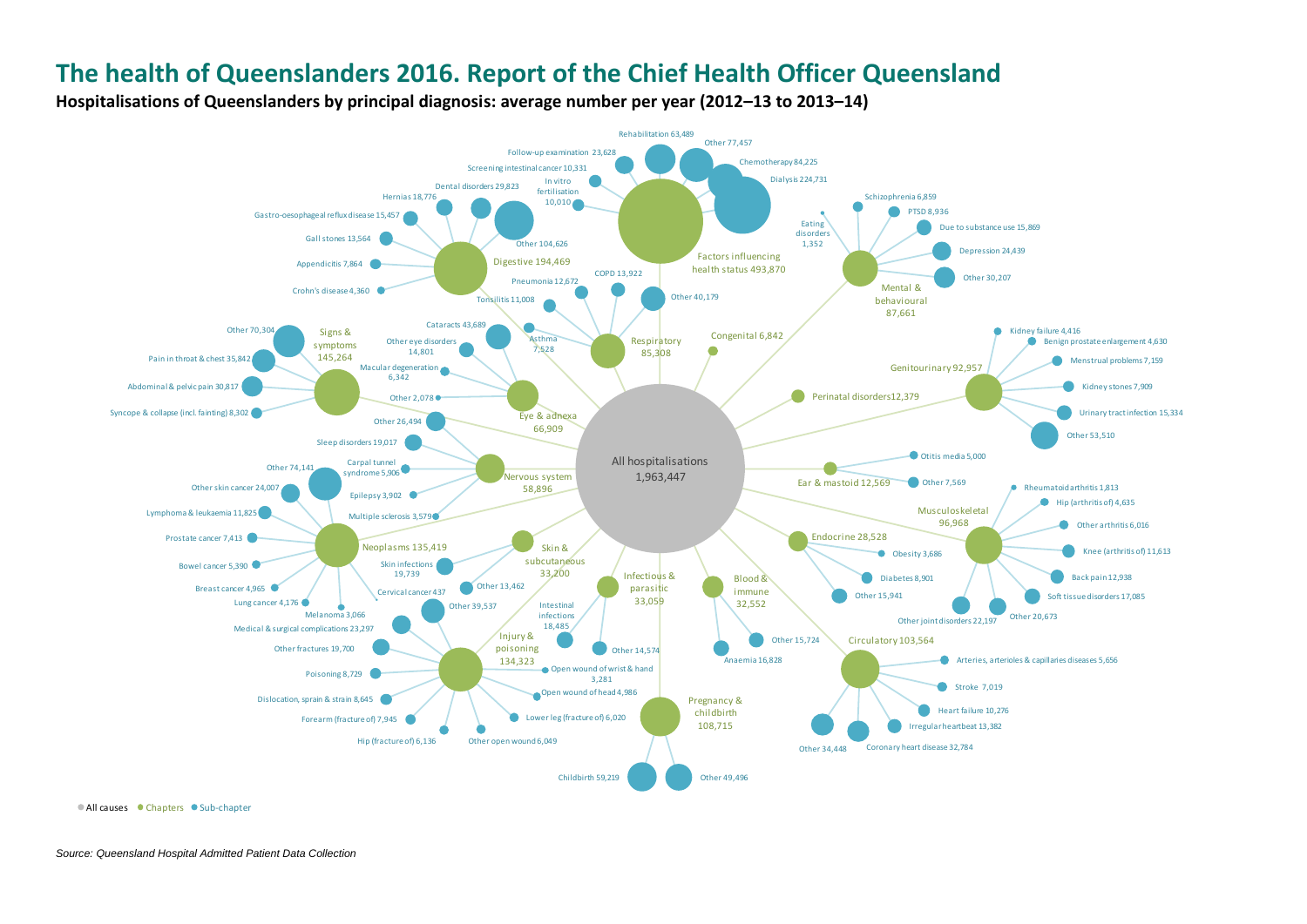**Hospitalisations of Aboriginal and Torres Strait Islander Queenslanders by principal diagnosis: average number per year (2012–13 to 2013–14)** 



• All causes • Chapters • Sub-chapter

*Source: Queensland Hospital Admitted Patient Data Collection*

Sub chapter categories not shown where average number per year <50, these values are included in relevant 'Other' categories.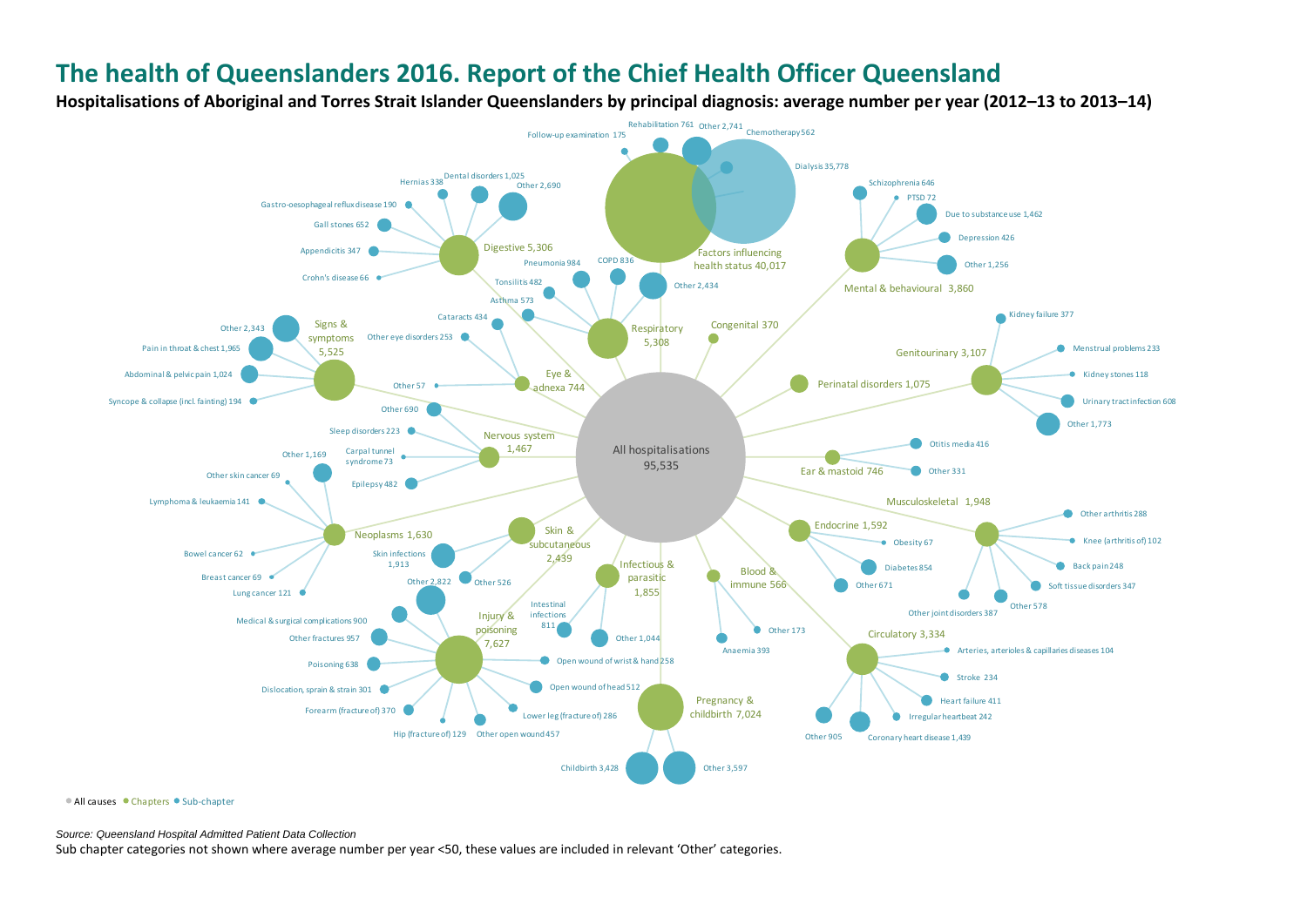**Distribution of hospitalisations by Indigenous status and principal diagnosis (2012–13 to 2013–14)** 



#### *Source: Queensland Hospital Admitted Patient Data Collection*

This chart displays the proportionate distribution of all hospitalisations (grey) by principal diagnosis chapter (green), and chapter subgroups (blue). Indigenous hospitalisations are represented by shaded discs, and non-Indigenous by circles. It displays, for example, that a much larger proportion of Indigenous hospitalisations are for dialysis compared to non-Indigenous. Conversely, a smaller proportion of Indigenous hospitalisations are due to neoplasms (cancers).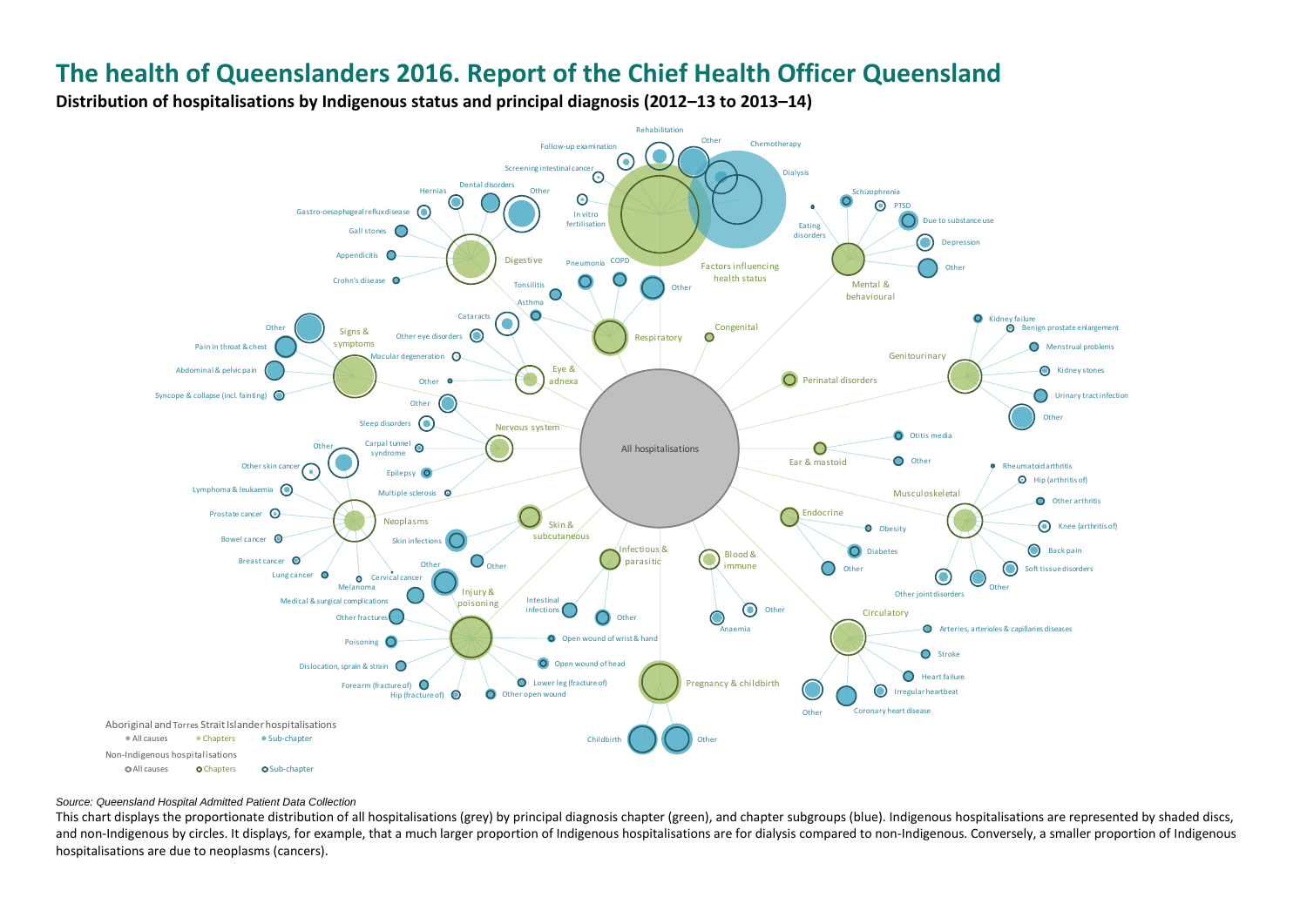

*Source: Queensland Hospital Admitted Patient Data Collection*